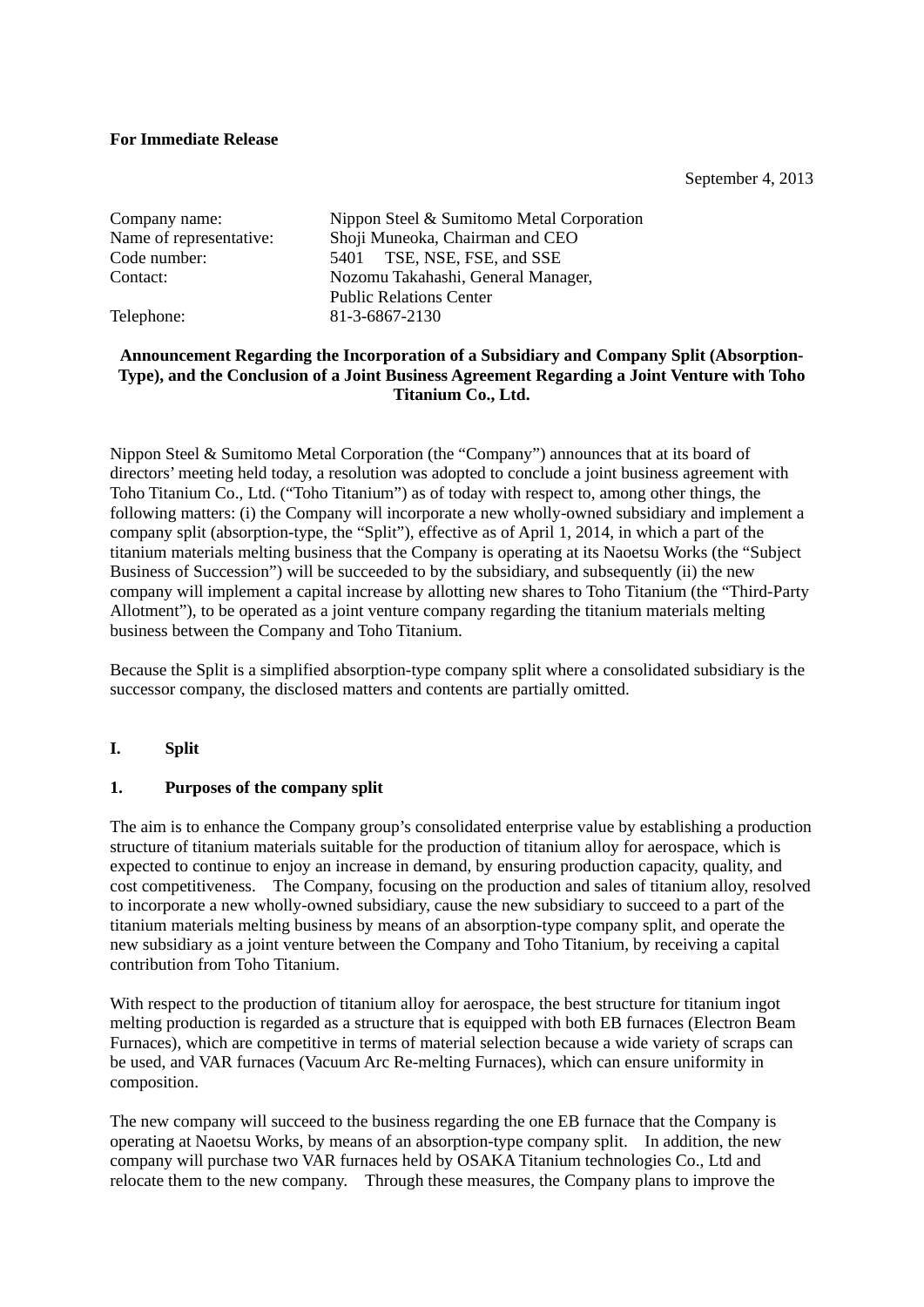melting production structure. Furthermore, by operating the new company as a joint venture between the Company and Toho Titanium, the Company will utilize Toho Titanium's excellent titanium melting technology and establish material production foundations that are competitive on a global basis.

## **2. Overview of the subsidiary to be incorporated (schedule)**

- (i) Name: NIPPON STEEL & SUMIKIN NAOETSU TITANIUM CO., LTD. ("Nittetsu Sumikin Naoetsu Titan")
- (ii) Location: 12-1, Minato-cho 2-chome, Joetsu-shi, Niigata
- (iii) Title and name of the representative: Representative Director Takashi Tanioku
- (iv) Business description: Melting production of titanium ingots, etc.
- (v) Stated capital: 20 million yen
- (vi) Issued Shares: 100 shares
- (vii) Date of incorporation: Middle of September 2013 (schedule)
- (viii) Major shareholders and equity ratio: Nippon Steel & Sumitomo Metal Corporation, 100% (ix) Date of commencing the business: April 1, 2014 (schedule)

### **3. Outlines of the company split**

(1) Split schedule

| Board of directors' meeting to adopt the<br>resolution for the Split (the Company)              | September 4, 2013       |
|-------------------------------------------------------------------------------------------------|-------------------------|
| Conclusion of the agreement regarding the<br>Split                                              | January 2014 (schedule) |
| Shareholders' meeting to adopt the resolution<br>for the Split (Nittetsu Sumikin Naoetsu Titan) | March 2014 (schedule)   |
| Effective date of the Split                                                                     | April 1 2014 (schedule) |

- (Note) Because the Split meets the requirement under Article 784, paragraph 3 of the Companies Act (a simplified split regarding a splitting company), the Split will be implemented without obtaining the approval of a shareholders' meeting.
- (2) Split method

A simplified absorption-type company split in which the Company is the splitting company and Nittetsu Sumikin Naoetsu Titan is the successor company.

(3) Allotment details regarding the Split

Nittetsu Sumikin Naoetsu Titan will newly issue 560 common shares at the time of the Split and allot them to the Company.

(4) Stated capital to be increased or decreased as a result of the Split, etc.

The amount of the Company's stated capital will not change as a result of the Split.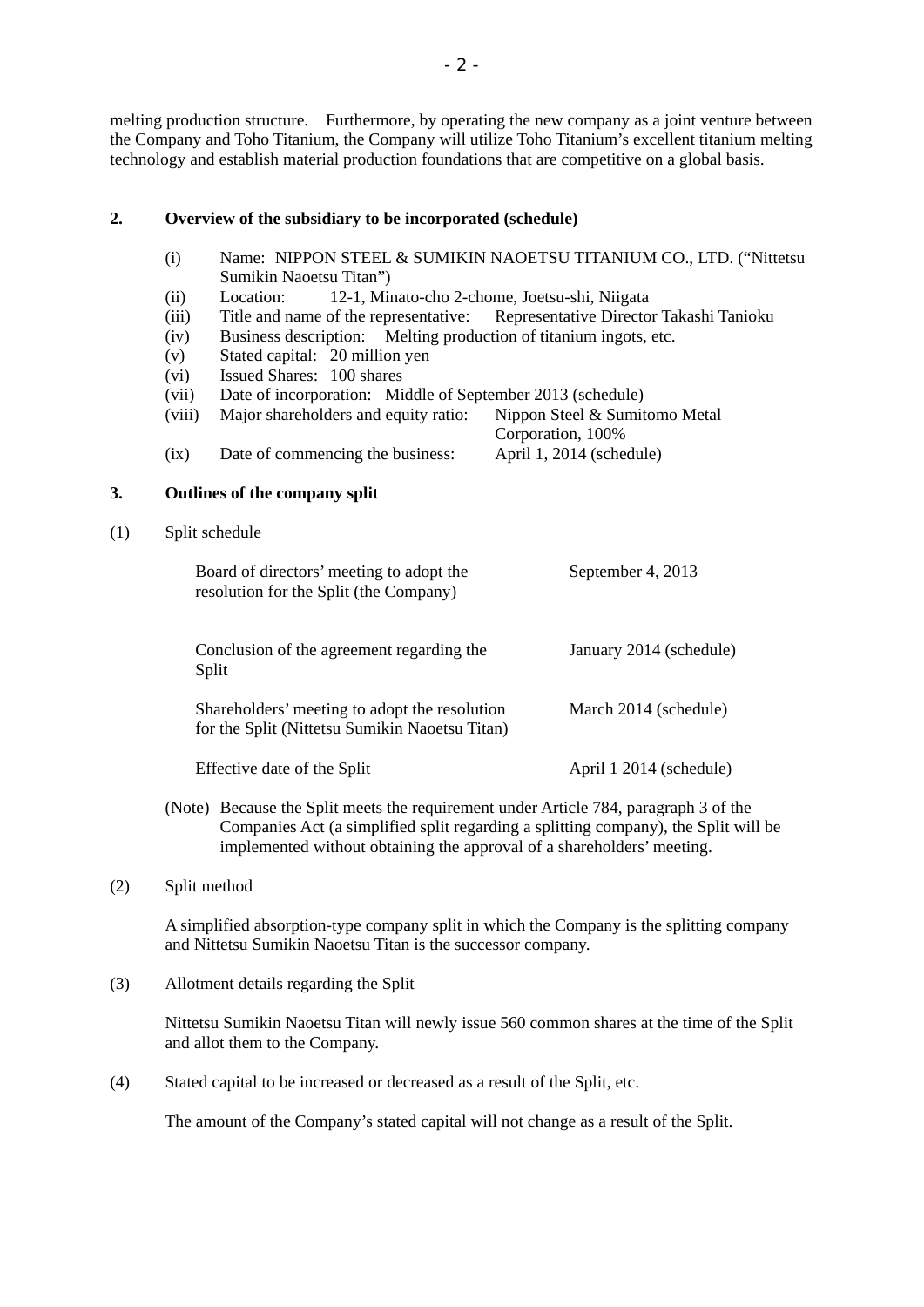(5) Treatment regarding share options and bonds with share options of the splitting company

The company has not issued share options and bonds with share options.

(6) Rights and obligations succeeded to by the successor company

As a result of the Split, Nittetsu Sumikin Naoetsu Titan will succeed to the following rights and obligations, etc. regarding the Subject Business of Succession from the Company.

- (i) Property and rights that are held by the Company for the Subject Business of Succession;
- (ii) Liabilities and obligations that are owed by the Company for the Subject Business of Succession; and
- (iii) Agreements that have been concluded by the Company for the Subject Business of Succession, and all incidental agreements, other than employment agreements.
- (7) Performance prospects of the liabilities

The Company believes that the liabilities incurred by the Company and Nittetsu Sumikin Naoetsu Titan can be performed even on or after the effective date of the Split.

#### **4. Outline of the companies split**

| (1) Corporate name                                                                      | Nippon Steel & Sumitomo Metal      | NIPPON STEEL & SUMIKIN            |  |
|-----------------------------------------------------------------------------------------|------------------------------------|-----------------------------------|--|
|                                                                                         | Corporation (splitting company)    | NAOETSU TITANIUM CO.,             |  |
|                                                                                         | (as of March 31 2013)              | LTD. (successor company)          |  |
|                                                                                         |                                    | (scheduled to be incorporated in  |  |
|                                                                                         |                                    | the middle of September 2013)     |  |
| (2) Business description                                                                | Production and sale of steel, etc. | Melting production of titanium    |  |
|                                                                                         |                                    | ingots, etc.                      |  |
| (3) Date of incorporation                                                               | April 1, 1950                      | Middle of September 2013          |  |
|                                                                                         |                                    | (schedule)                        |  |
| (4) Location of the head                                                                | 6-1, Marunouchi 2-chome,           | 12-1, Minato-cho 2-chome,         |  |
| office                                                                                  | Chiyoda-ku, Tokyo                  | Joetsu-shi, Niigata               |  |
| (5) Title and name of the                                                               | Chairman and CEO: Shoji            | Representative Director and       |  |
| representative                                                                          | Muneoka                            | President: Takashi Tanioku        |  |
| (6) Stated capital                                                                      | 419,524 million yen                | 20 million yen                    |  |
| (7) Number of issued shares                                                             | 9,503,214,022 shares               | 100 shares                        |  |
| (8) Net assets                                                                          | 2,938,283 million yen              | 40 million yen (non-consolidated) |  |
|                                                                                         | (consolidated)                     |                                   |  |
| (9) Total assets                                                                        | 7,089,498 million yen              | 40 million yen (non-consolidated) |  |
|                                                                                         | (consolidated)                     |                                   |  |
| (10) Fiscal year end                                                                    | March 31                           | March 31                          |  |
| (11) Major shareholders and                                                             | Japan Trustee Services Bank,       | Nippon Steel & Sumitomo Metal     |  |
| equity ratio                                                                            | Ltd.: 4.2%                         | Corporation: 100%                 |  |
|                                                                                         | Sumitomo Corporation: 3.8%         |                                   |  |
| (12) Financial condition and operating results of the immediately preceding fiscal year |                                    |                                   |  |
|                                                                                         | consolidated                       |                                   |  |
| Net assets                                                                              | 2,938,283 million yen              |                                   |  |
| <b>Total assets</b>                                                                     | 7,089,498 million yen              |                                   |  |
| Net assets per share                                                                    | 263.82 yen                         |                                   |  |
| Net sales                                                                               | 4,389,922 million yen              |                                   |  |
| Operating profit                                                                        | 20,110 million yen                 |                                   |  |
| Ordinary profit                                                                         | 76,931 million yen                 |                                   |  |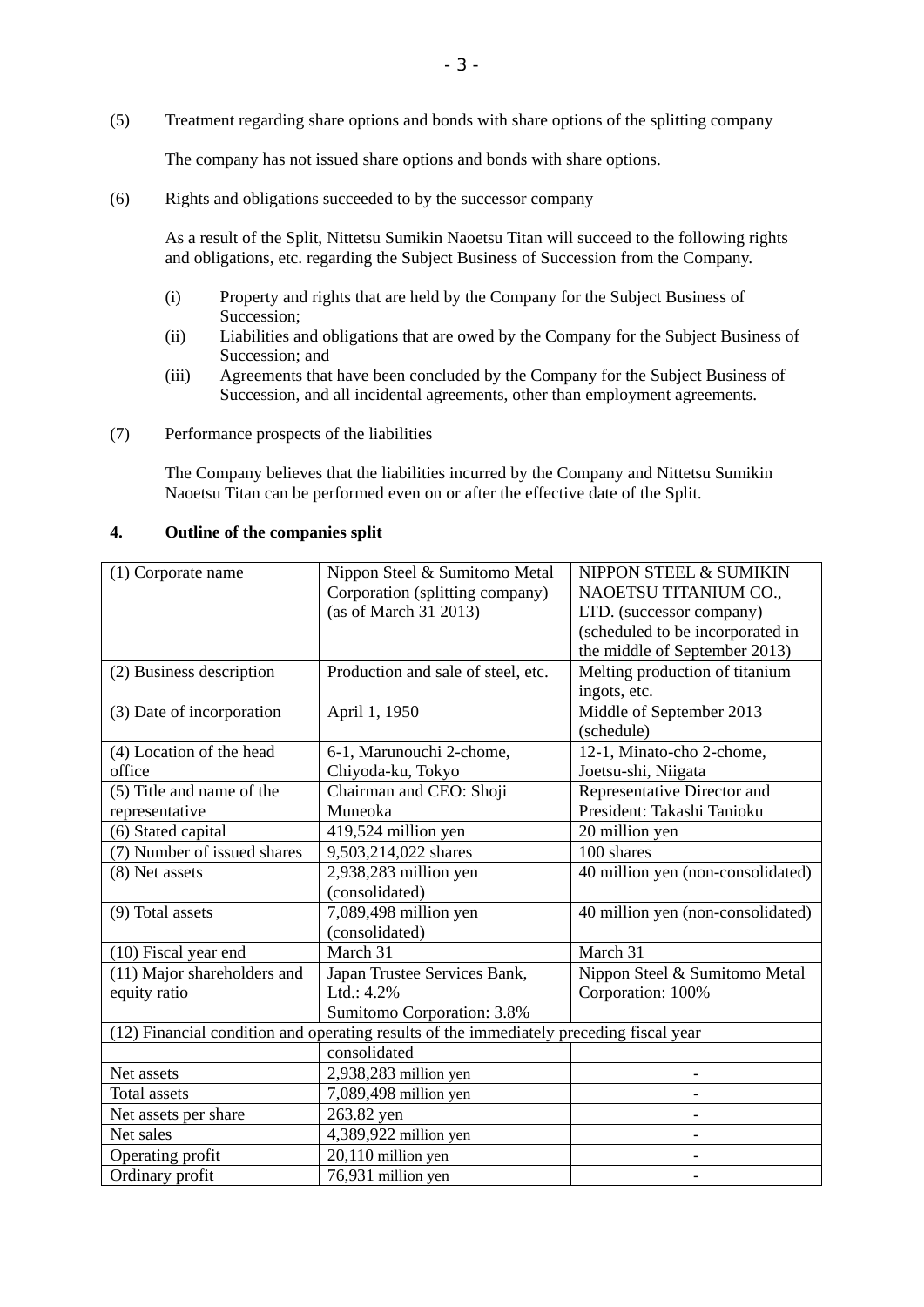| Current net profit           | million ven<br>124.561 |  |
|------------------------------|------------------------|--|
| Current net profit per share | 16.23<br>† ven ≀       |  |

(Note) The description contents of Nittetsu Sumikin Naoetsu Titan are those scheduled at the time of its incorporation. As Nittetsu Sumikin Naoetsu Titan is scheduled to be incorporated in the middle of, 2013, there are no operating results, etc. for the immediately preceding fiscal year.

## **5. Outline of the business division to be split**

(1) Business description of the division to be split

Melting production business of titanium ingots, etc.

(2) Operating results of the division to be split (fiscal year ended March 2013)

|           | Succeeding business<br>.a | Company's results<br>(consolidated) (b) | Ratio $(a/b)$ |
|-----------|---------------------------|-----------------------------------------|---------------|
| Net sales |                           | 4,389,922                               | -             |

(Note) Outside sales to the Company group related to the business regarding the EB furnace to be split were not recorded before the Split.

(Millions of yen)

(3) Asset items and liabilities to be split and the amount (as of the March 31, 2014, anticipation date)

|               | Assets     |               | Liabilities |
|---------------|------------|---------------|-------------|
| Items         | Book price | Items         | Book price  |
| Liquid assets | 114        | Liquid assets | ,360        |
| Fixed assets  | .470       | Fixed assets  |             |
| Total         | .584       | Total         | ,360        |

(Millions of yen)

# **6. Status of the companies after the company split**

| (1) Corporate name        | Nippon Steel & Sumitomo Metal      | NIPPON STEEL & SUMIKIN         |
|---------------------------|------------------------------------|--------------------------------|
|                           | Corporation (splitting company)    | NAOETSU TITANIUM CO.,          |
|                           |                                    | LTD. (successor company)       |
| (2) Business description  | Production and sale of steel, etc. | Melting production of titanium |
|                           |                                    | ingots, etc.                   |
| (3) Date of incorporation | April 1, 1950                      | Middle of September 2013       |
|                           |                                    | (scheduled)                    |
| (4) Location of the head  | 6-1, Marunouchi 2-chome,           | 12-1, Minato-cho 2-chome,      |
| office                    | Chiyoda-ku, Tokyo                  | Joetsu-shi, Niigata            |
| (5) Title and name of the | Chairman and CEO: Shoji            | Representative Director and    |
| representative            | Muneoka                            | President: [Takashi Tanioku]   |
| (6) Stated capital        | 419,524 million yen                | 132 million yen                |
| (7) Fiscal year end       | March 31                           | March 31                       |

## **II. Third-Party Allotment**

# **1. Outline of the Third-Party Allotment (schedule)**

(1) Resolution date at the shareholders' meeting on the Third-Party Allotment: March 2014